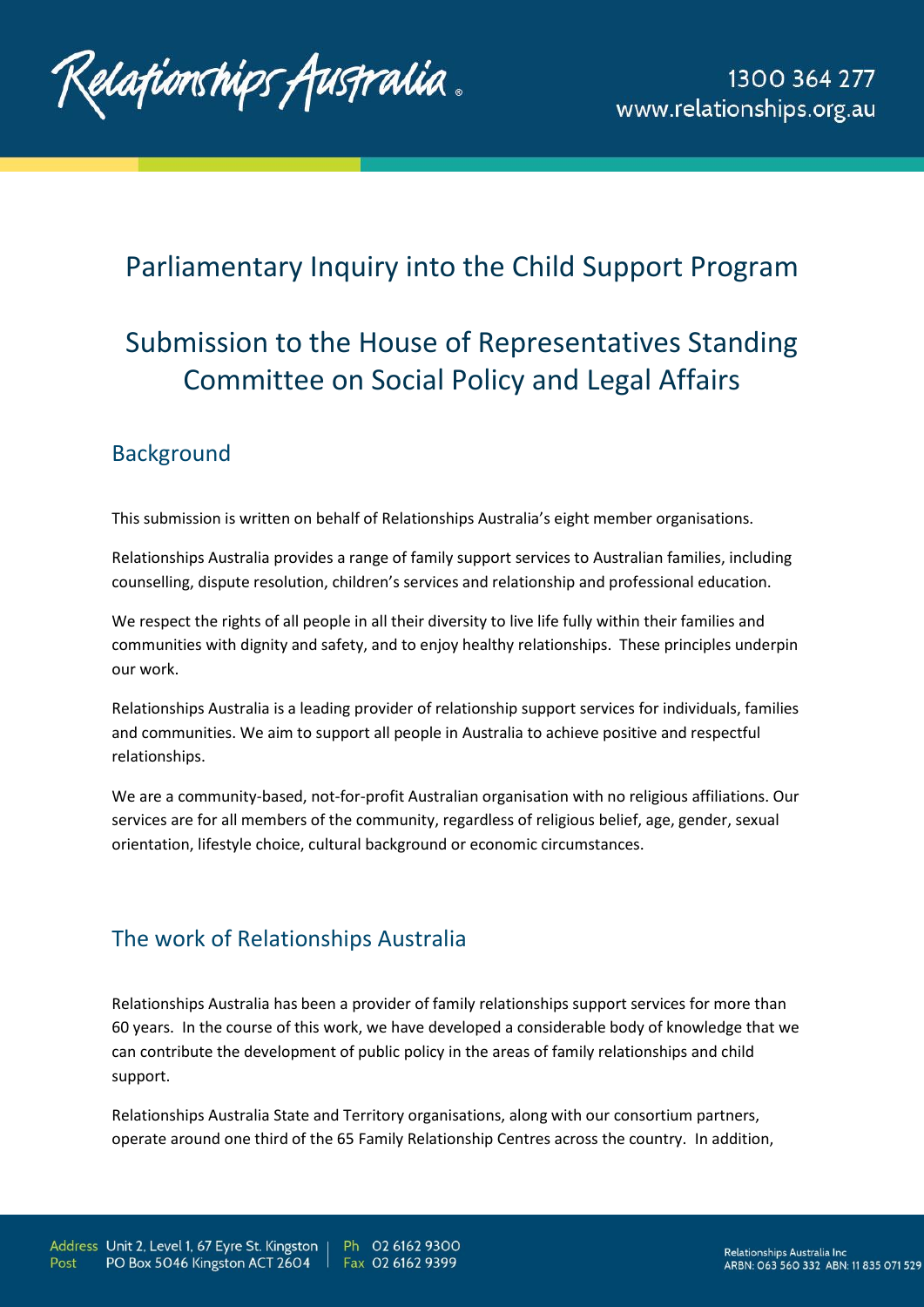Relationships Australia Queensland is funded to operate the Family Relationships Advice Line, work previously undertaken by Centrelink staff.

The core of our work is relationships – through our programs we aim to enhance and improve relationships in the family, whether or not the family is together, with friends and colleagues and within communities. We believe that a strong parental alliance offers children security and a firm base for healthy development.

Relationships Australia puts the safety and well-being of children at the forefront of its work. We encourage respectful relationships and actively screen and assess the risk of violence for all our clients. We take a prevention and early intervention approach to our work with all clients. In all our work, Relationships Australia will make reports to statutory authorities if we believe that children and young people are at risk of harm.

In our individual counselling sessions and our work with couples, there is always a focus on the needs of children, and whenever possible, their voices are heard directly through the child-inclusive practice approach. We also offer education programs for parents, and programs for people who are affected by, or who have used, violence in the family.

The nature of our work means that most of our clients are vulnerable – emotionally, physically, financially and socially – and many are disadvantaged. Children in these families are particularly vulnerable and we are committed to supporting and strengthening them, and advocating for them. Assisting separated parents to reach agreement over parenting and child support to improve outcomes for children, is often a component of this work.

#### Connections between Relationships Australia and Child Support Program

The transfer of child support necessarily results in positive and negative effects on children. On the one hand, child support income directly benefits children, while on the other, the transfer of child support, in many cases, leads to conflict between paying and receiving parents.

Evidence suggests that more than half of family disputes after separation are due to post separation financial arrangements, including the payment of child support. There is a well-documented relationship between family conflict and child outcomes. While positive relationships with both parents post-separation is important in improving child outcomes, policies which encourage nonresident parents to spend more time with children and make it more difficult for the non-resident parent to avoid paying child support may also increase parental conflict, either by increasing contact between parents who would otherwise avoid one another, by encouraging resident mothers to be more assertive in obtaining child support (ie linking child support and family payments), or by increasing non-resident fathers' dissatisfaction with the system<sup>i</sup>.

Mixed results have been shown when examining the relationship between increased contact and child outcomes; with a number of studies reporting that, rather than the amount of contact, key to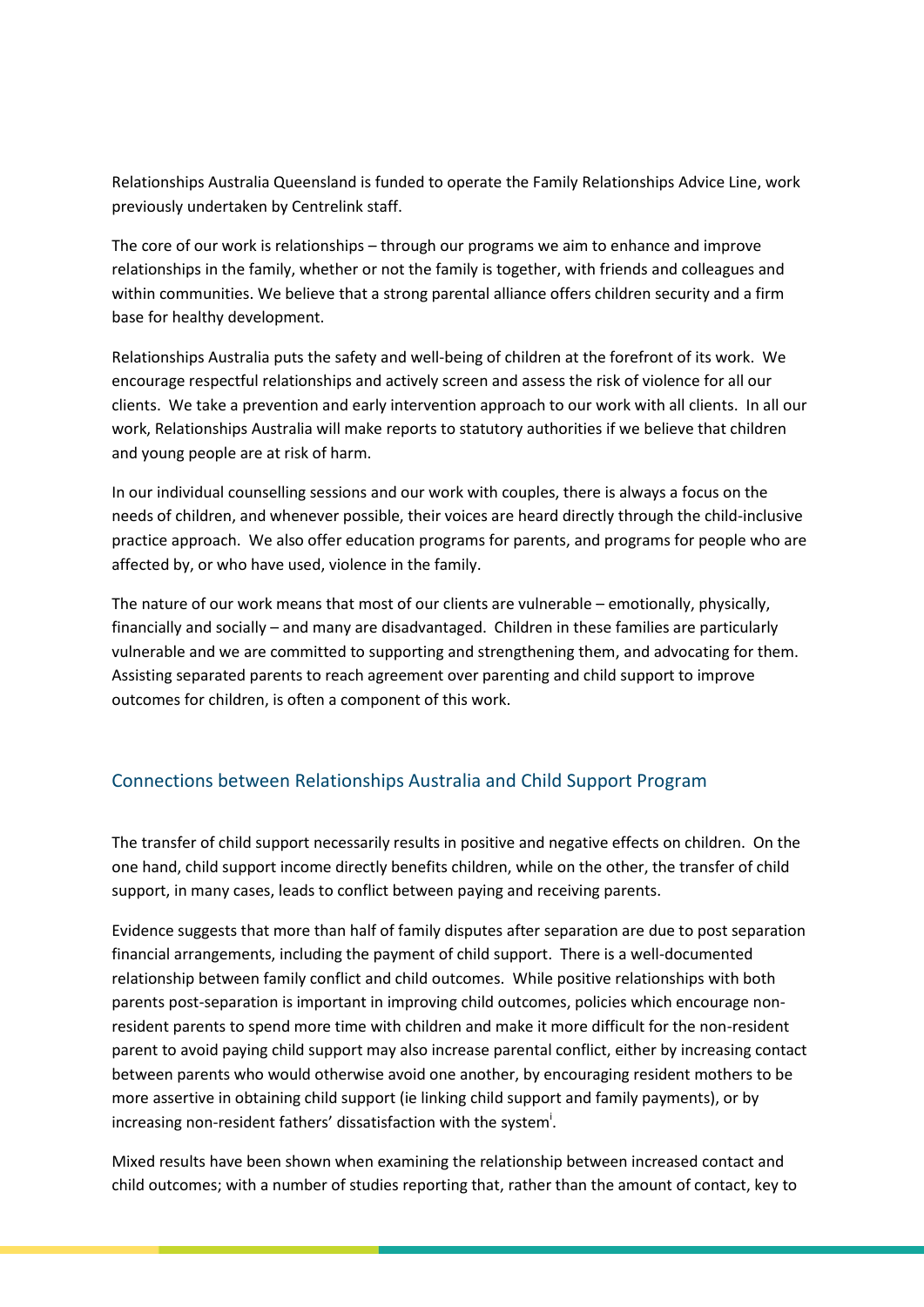good child outcomes is the post separation parental relationship<sup>ii</sup>. Therefore, any policy change that affects child support transfers needs to also consider programs which can improve the quality of family relationships. These programs need to be strongly embedded in the administration of the Child Support Program.

Relationships Australia services support a range of clients where child support payments are a key issue. Conflict and disagreement is often between separated parents, but parental conflict and nonpayment of child support also affects relationships between custodial parents and new partners.

The time the child spends with each parent and how this relates to the amount of child support that is paid is a common theme in mediation sessions. These issues arise more frequently when the amount of time spent with each parent is close to child support formula thresholds that significantly affect the amount of child support paid. Often clients will ask the Family Dispute Resolution (FDR) practitioner to verify the custody arrangements and advise on the proportion of child support which each parent should pay. The role of the FDR practitioner is to focus on the needs of the child, rather than to advise on child support rates, and given the complexity of the formula and policy, they would not have the expertise to provide this advice. Instead, FDR practitioners would refer detailed questions about the payment and rates of child support to the Child Support Agency. Practitioners report that their referral service works effectively and they have productive relationships with Child Support services.

Our practitioners have indicated that the introduction of a transition period for high conflict families would be ideal. Changes to payment occur as soon as changes occur in the care arrangements which can make it difficult for children to spend increasingly/decreasing care with each parent. For example, a child may be interested in spending more time with one parent but the change in care arrangements may impact on the other parent immediately which in some instances can be a disincentive for changes to care arrangements, even if this is what the child(ren) may want.

With respect to the formula, the use of overnight care as the measure for time spent in care can be problematic, particularly when younger children are involved. In many instances, owing to the age of the child, it may be more developmentally appropriate (depending on attachment) to have more frequent contact during the day rather than overnight care. The failure of the formula to account for day care may act as a disincentive for non-custodial parents and lead to perceptions of fairness.

There are often problems with the Child Support Agency where one or both parents have work involving rolling shifts or fly in - fly out arrangements, resulting in different care arrangements in across weeks and months. These arrangements can work well where families and extended families work cooperatively to care for children, but such arrangements are not handled easily within Child Support formulae.

The negotiation of three nights of care per week is a clear consideration for many of our clients as this is seen as the threshold used by Child Support. This means that the child support formula, rather than best interests of children, may drive the negotiation for some separated families.